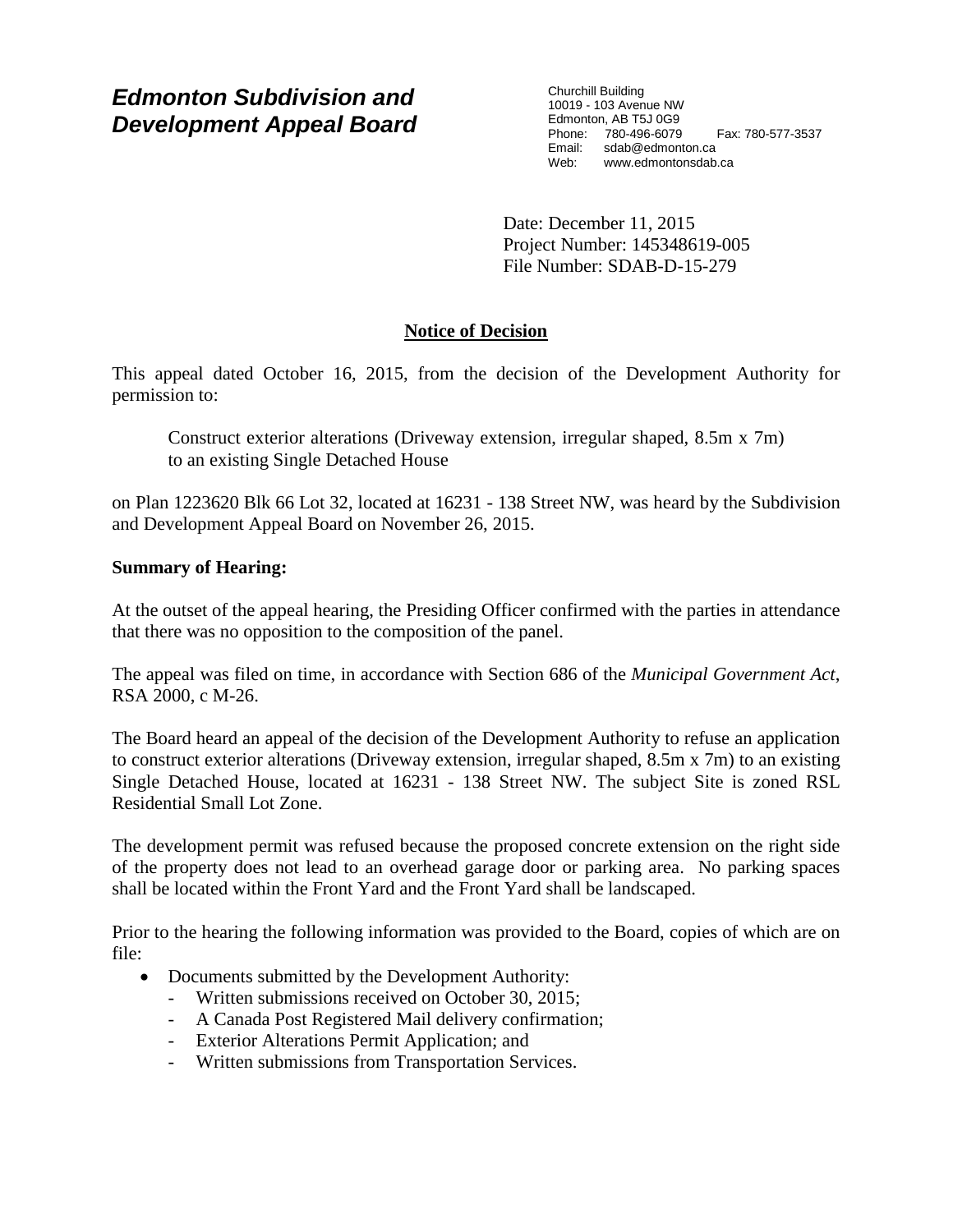- Documents submitted by the Appellant:
	- Photographs of other driveway extensions in the neighbourhood.
- A copy of the refused Development Permit

The Board heard from Mr. Potts, the Appellant, who made the following submissions:

- 1. The subject Site is located on a corner lot; he wants a driveway extension in the Front Side Yard.
- 2. One of the reasons for refusal is that no parking shall be located in the Front Yard. However, the front of his house faces 162A Avenue and, in his opinion, the proposed driveway extension should not be an issue.
- 3. He is asking for a driveway extension, not a parking space.
- 4. Pursuant to Section 54.1(4) of the *Edmonton Zoning Bylaw*, the Front Yard of any at Grade Dwelling unit in any Residential Zone, or in the case of a corner Site, the Front Yard or the flanking Side Yard in any Residential Zone, may include a maximum of one Driveway. The area hardsurfaced for a Driveway, not including the area used as a walkway. For a Site 10.4m wide or greater, have a maximum width that shall be calculated as the product of 3.1m multiplied by the total number of adjacent side-by-side parking spaces contained within the Garage.
- 5. In his opinion he is allowed up to 9.3-metres for his driveway and the existing driveway is only 7.0-metres wide.
- 6. He purchased the property on September 25, 2014, and has 18 months to complete the landscaping.
- 7. The proposed driveway extension is characteristic of the neighbourhood.
- 8. He referred to the photographs he submitted prior to the hearing, which show existing driveway extensions in the neighbourhood that are similar to the proposed driveway extension.
- 9. Three of the photographs are within the 60-metre notification radius. Three of the properties are shown on the notification map but are outside the 60-metre notification radius.
- 10. He attempted to speak with the neighbours that have similar driveway extensions to see if they had an approved permit, but was unable to reach them.

In response to questions by the Board, Mr. Potts provided the following information:

- 1. He owns four vehicles and does not want to move them around to get in and out of the garage. The driveway extension will provide additional space for parking.
- 2. With respect to how the driveway extension on a corner lot will look with a vehicle parked on it, he advised the Board that he does not believe it will be an issue.
- 3. With respect to the concerns from Transportation Services, he advised the Board that it is better to park on the driveway than on the road.
- 4. He could not provide a photograph of his yard.
- 5. He referred to the Plot Plan and confirmed that the garage doors face the Avenue, not the Street.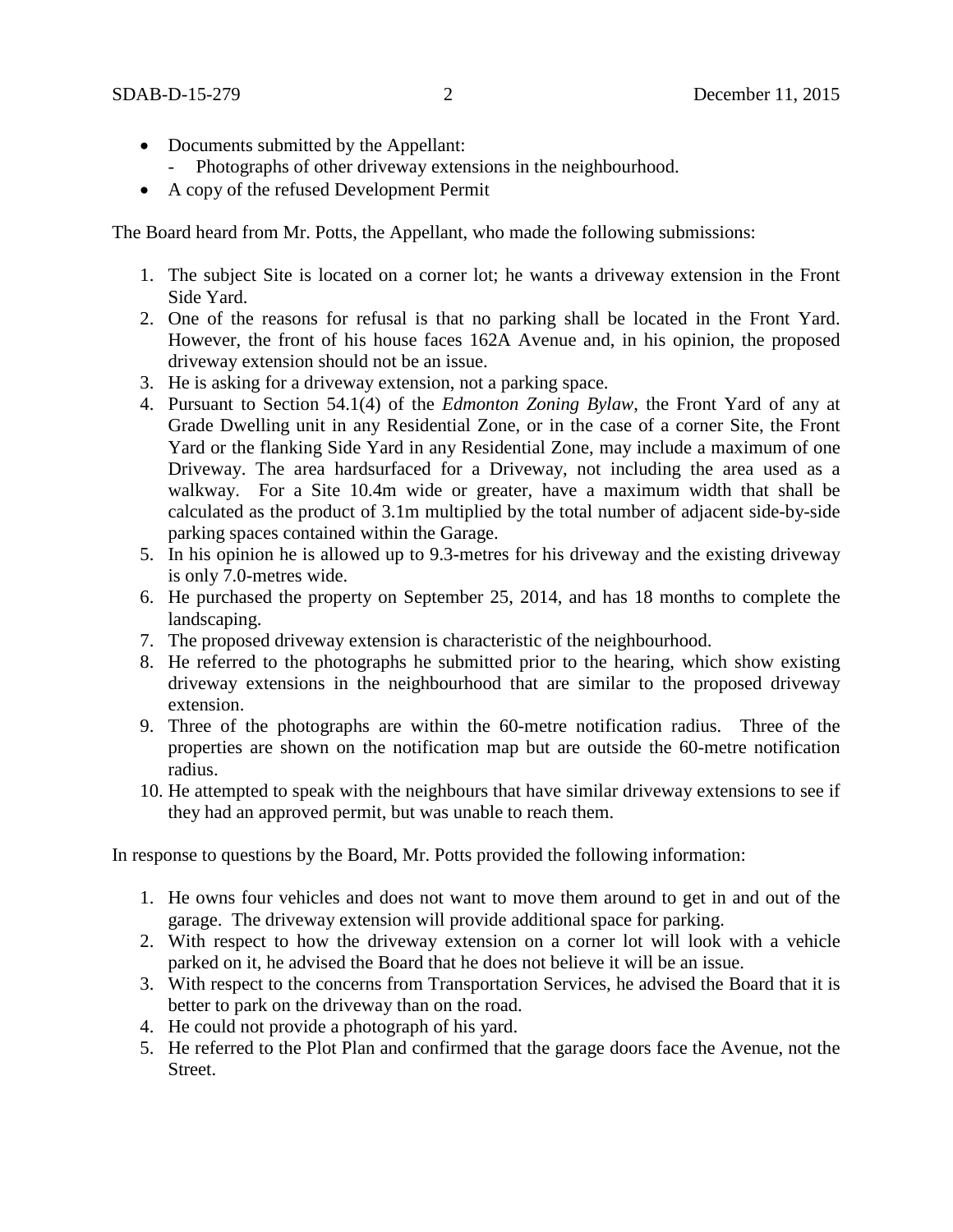- 6. The neighbours he spoke with were supportive of the proposed driveway extension; however, he could not provide any letters of support.
- 7. There are several corner lots in the area that have driveway extensions. He is not sure whether or not they have approved permits.
- 8. The neighbour east of the subject Site does not have a driveway extension.

The Board heard from Mr. Cooke, representing Sustainable Development, who made the following submissions:

- 1. He circulated the development permit application to Transportation Services, who reviewed the proposed development and provided written submissions indicating they do not support the proposed driveway extension.
- 2. The proposed driveway extension will block the sight lines of vehicles turning at the intersection, which is a safety issue. Because it's a corner lot, the proposed driveway extension would cause the sight line (of cars coming around the corner) to be compromised when a car is parked on the driveway extension.
- 3. He provided the Board with a photograph of the subject Site showing the driveway in front of the garage, and the proposed location of the driveway extension in the Front Yard, marked "Exhibit A".
- 4. He confirmed that Section 54.2(2)(e)(i) provides that parking spaces shall not be located within a Front Yard.

In response to questions by the Board, Mr. Cooke provided the following information:

- 1. He could not confirm if any of the driveway extensions in the neighourhood have approved permits. It is up to Bylaw Enforcement to determine if permits are in place.
- 2. Landscaping, such as trees and grass, still need to be completed on the subject Site.

In rebuttal, Mr. Potts made the following submissions:

- 1. Parking on the driveway extension will not block the sight lines any more than parking on the street, close to the corner.
- 2. A driveway extension is allowed in the Front Yard as outlined in Section 54.1(4) that states "the Front Yard of any at Grade Dwelling unit in any Residential Zone, or in the case of a corner Site, the Front Yard or the flanking Side Yard in any Residential Zone, may include a maximum of one Driveway. The area hardsurfaced for a Driveway, not including the area used as a walkway shall: (a) [be] a minimum width of 3.1m; (b) for a Site 10.4m wide or greater, have a maximum width that shall be calculated as the product of 3.1m multiplied by the total number of adjacent side-by-side parking spaces contained within the Garage; and (c) for a Site less than 10.4m wide, have a maximum width of 3.1m. The Driveway shall lead directly from the roadway to the required Garage or Parking Area."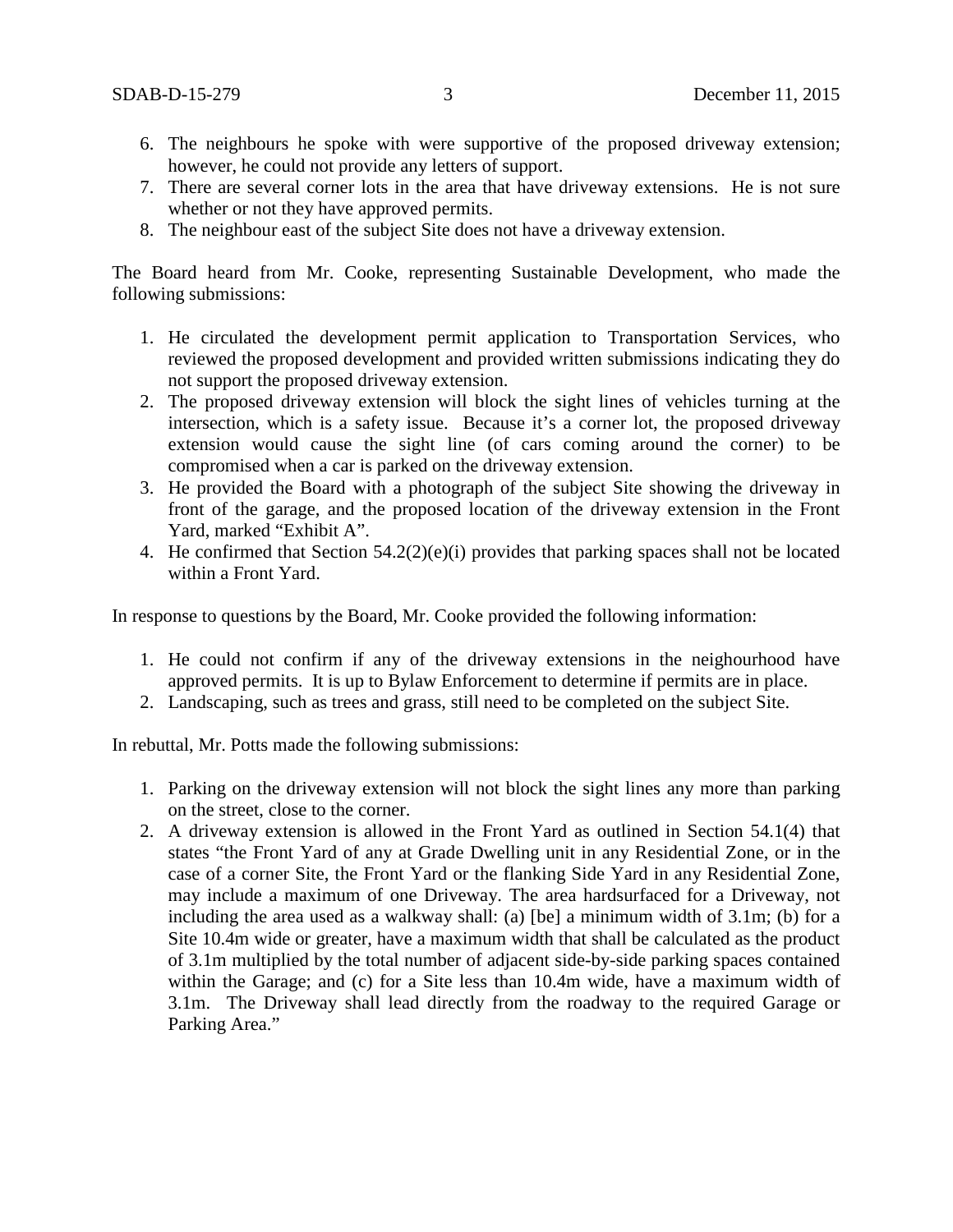In response to questions by the Board, Mr. Potts provided the following information:

- 1. The existing driveway does not face the Front Yard.
- 2. The Appellant's address is on the Street. Therefore, the Front Yard should have access to the driveway.

#### **Decision:**

The appeal is DENIED and the decision of the Development Authority is CONFIRMED. The development is REFUSED.

#### **Reasons for Decision:**

The Board finds the following:

- 1. The proposed development is Accessory to a Permitted Use in the RSL Residential Small Lot Zone.
- 2. Based on the evidence submitted, the driveway extension does not lead directly to a garage as outlined in Section 6.1(26) of the *Edmonton Zoning Bylaw*, which provides that: "Driveway means an area that provides access for vehicles from a public or private roadway to a Garage or Parking Area." The Board finds that the proposed driveway extension does not comply with the *Edmonton Zoning Bylaw*.
- 3. Based on the evidence submitted, the proposed driveway extension and parking area will project into the Front Yard as outlined in Section 6.1(38) that states: "Front Lot Line means the property line separating a lot from an abutting public roadway other than a Lane. In the case of a Corner Lot, the Front line is the shorter of the property lines abutting a public roadway, other than a Lane. In the case of a Corner Lot formed by a curved corner, the Front Lot Line shall be the shorter of the two segments of the property line lying between the point determined to be the actual corner and the two points at the extremities of that property line."
- 4. In this case, the proposed driveway extension does not lead to the garage and will be in the Front Yard, which will provide for parking in the front yard, which was confirmed by the Appellant. Parking is not allowed in the front yard as per Section 54.2(2)(e)(i).
- 5. Based on the evidence submitted, parking in the Front Yard will have a negative impact on the aesthetics of the neighbourhood.
- 6. The Board finds that the proposed driveway extension does not comply with the landscaping requirements set out in Section 6.1(55)(b), which provides that: "decorative hardsurfacing elements such as bricks, pavers, shale, crushed rock or other suitable materials, excluding monolithic concrete and asphalt, in the form of patios, walkways and paths."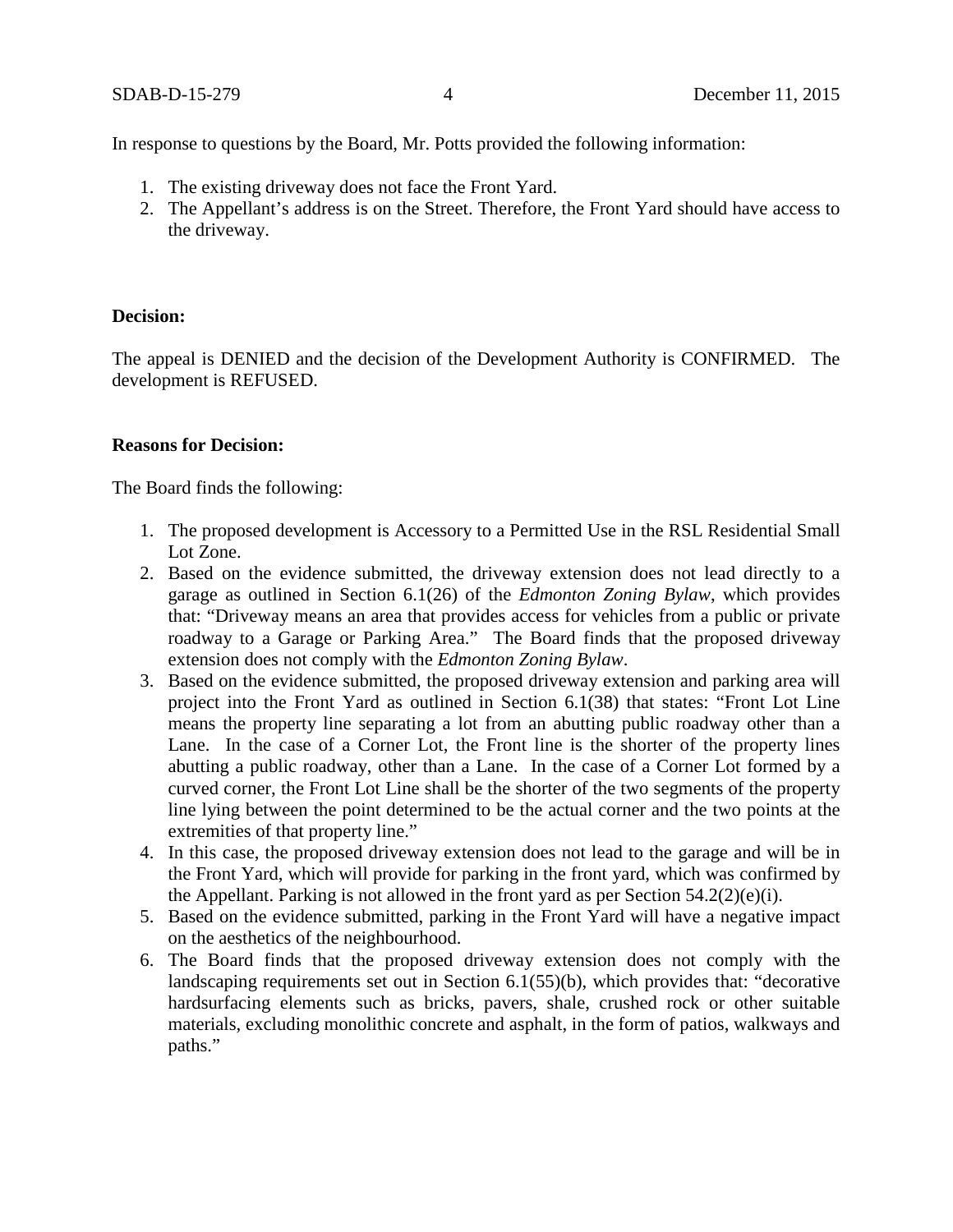- 7. Transportation Services indicated that the proposed driveway extension will have an impact on the sight lines of vehicles as the subject Site is on a corner lot. The Board agrees with this conclusion.
- 8. Based on the above, the Board finds that the proposed development will unduly interfere with the amenities of the neighbourhood, and materially interfere with or affect the use, enjoyment or value of neighbouring parcels of land.

#### **Important Information for Applicant/Appellant**

- 1. This decision may be appealed to the Alberta Court of Appeal on a question of law or jurisdiction under Section 688 of the *Municipal Government Act*, R.S.A. 2000, c. M-26. If the Subdivision and Development Appeal Board is served with notice of an application for leave to appeal its decision, such notice shall operate to suspend the Development Permit.
- 2. When a decision on a Development Permit application has been rendered by the Subdivision and Development Appeal Board, the enforcement of that decision is carried out by the Sustainable Development Department, located on the 5th Floor, 10250 – 101 Street, Edmonton.

*NOTE: The City of Edmonton does not conduct independent environmental checks of land within the City. If you are concerned about the stability of this property for any purpose, you should conduct your own tests and reviews. The City of Edmonton, when issuing a development permit, makes no representations and offers no warranties as to the suitability of the property for any purpose or as to the presence or absence of any environmental contaminants on the property.*

> Mr. B. Gibson, Presiding Officer Subdivision and Development Appeal Board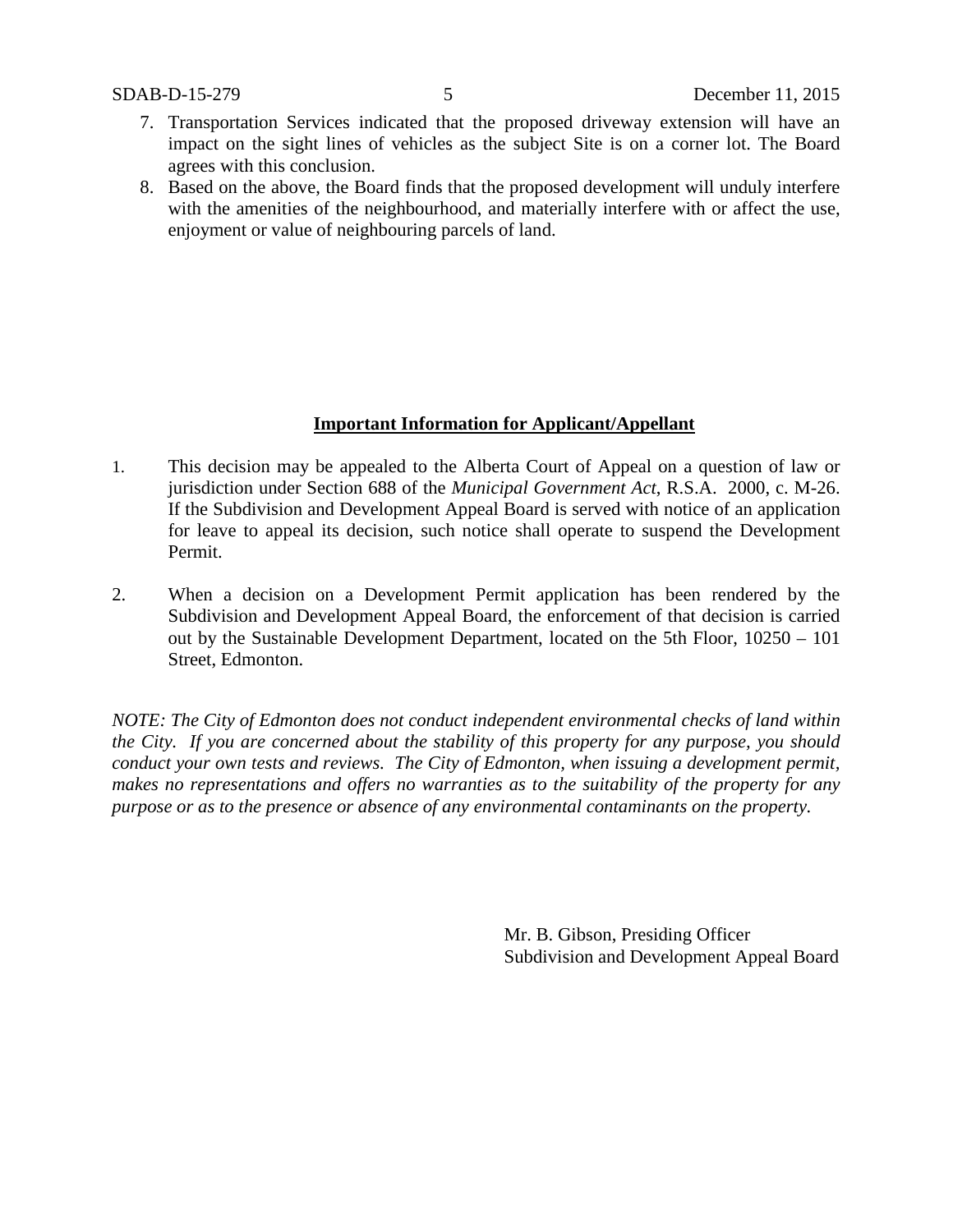# *Edmonton Subdivision and Development Appeal Board*

Churchill Building 10019 - 103 Avenue NW Edmonton, AB T5J 0G9 Phone: 780-496-6079 Fax: 780-577-3537 Email: sdab@edmonton.ca Web: www.edmontonsdab.ca

Date: December 11, 2015 Project Number: 164242106-018 File Number: SDAB-D-15-251

# **Notice of Decision**

This appeal dated October 5, 2015, from the decision of the Development Authority for permission to:

Construct a 2 Storey Accessory Building (Garage Suite on 2nd floor, Garage on main floor; 10.06m x 9.14m)

on Plan 2804AF Blk 134 Lot 4, located at 69 - St George's Crescent NW, was heard by the Subdivision and Development Appeal Board on October 28, 2015 and November 26, 2015:

## *October 28, 2015 Hearing*

### **Motion:**

"that SDAB-D-15-251 be TABLED to November 26, 2015, with the agreement of all parties and their respective Legal Counsel."

## *November 26, 2015 Hearing*

#### **Motion:**

"that SDAB-D-15-251 be raised from the table."

## **Summary of Hearing:**

At the outset of the appeal hearing, the Presiding Officer confirmed with the parties in attendance that there was no opposition to the composition of the panel.

The appeal was filed on time, in accordance with Section 686 of the *Municipal Government Act*, RSA 2000, c M-26.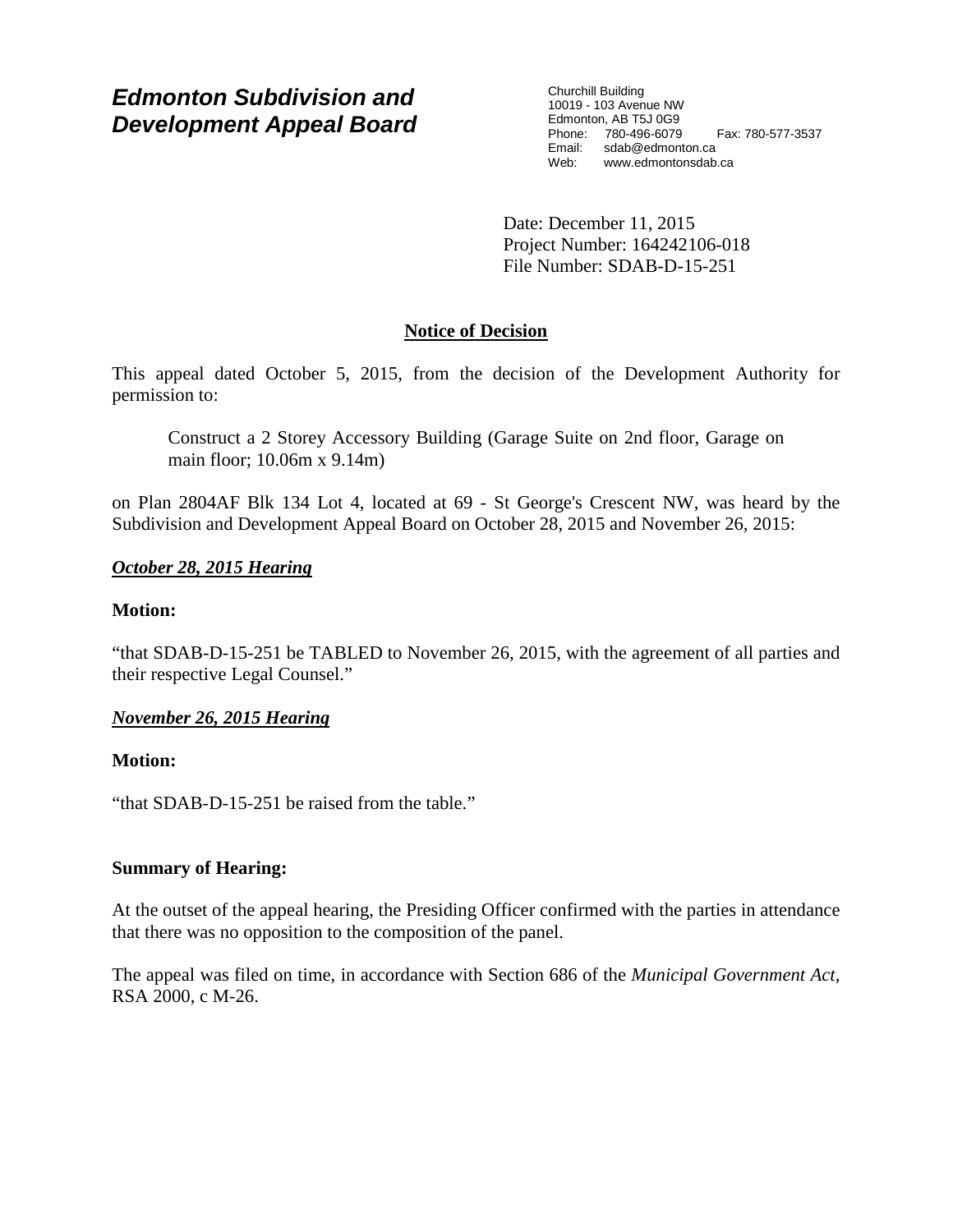The Board heard an appeal of the decision of the Development Authority to approve an application to construct a 2 Storey Accessory Building (Garage Suite on 2nd floor, Garage on main floor; 10.06m x 9.14m), located at 69 - St George's Crescent NW. The subject Site is zoned RF1 Single Detached Residential Zone and is within the Mature Neighbourhood Overlay.

The development was approved subject to conditions. The approved permit was subsequently appealed by adjacent property owners.

Prior to the hearing the following information was provided to the Board, copies of which are on file:

- Documents submitted by the Development Authority:
	- A copy of emails between Sustainable Development and Legal Counsel; and
	- A copy of the Garage with Garage Suite or Garden Suite Housing Application.
- A copy of the approved Development Permit;
- Several letters in Opposition to the proposed development; and
- An online response.

At the outset of the appeal hearing, the Presiding Officer indicated that Legal Counsel for the property owner advised, prior to the hearing, that the property owner did not want to proceed with the approved development permit.

The Appellants in attendance at the appeal hearing were supportive of the request to revoke the approved development permit for the proposed two Storey Accessory Building and Garage Suite.

#### **Decision:**

The decision of the Development Authority is REVOKED.

#### **Reasons for Decision:**

The Board finds the following:

1. The approved development permit is revoked at the request of Legal Counsel for the property owner.

#### **Important Information for Applicant/Appellant**

1. This decision may be appealed to the Alberta Court of Appeal on a question of law or jurisdiction under Section 688 of the *Municipal Government Act*, R.S.A. 2000, c. M-26. If the Subdivision and Development Appeal Board is served with notice of an application for leave to appeal its decision, such notice shall operate to suspend the Development Permit.